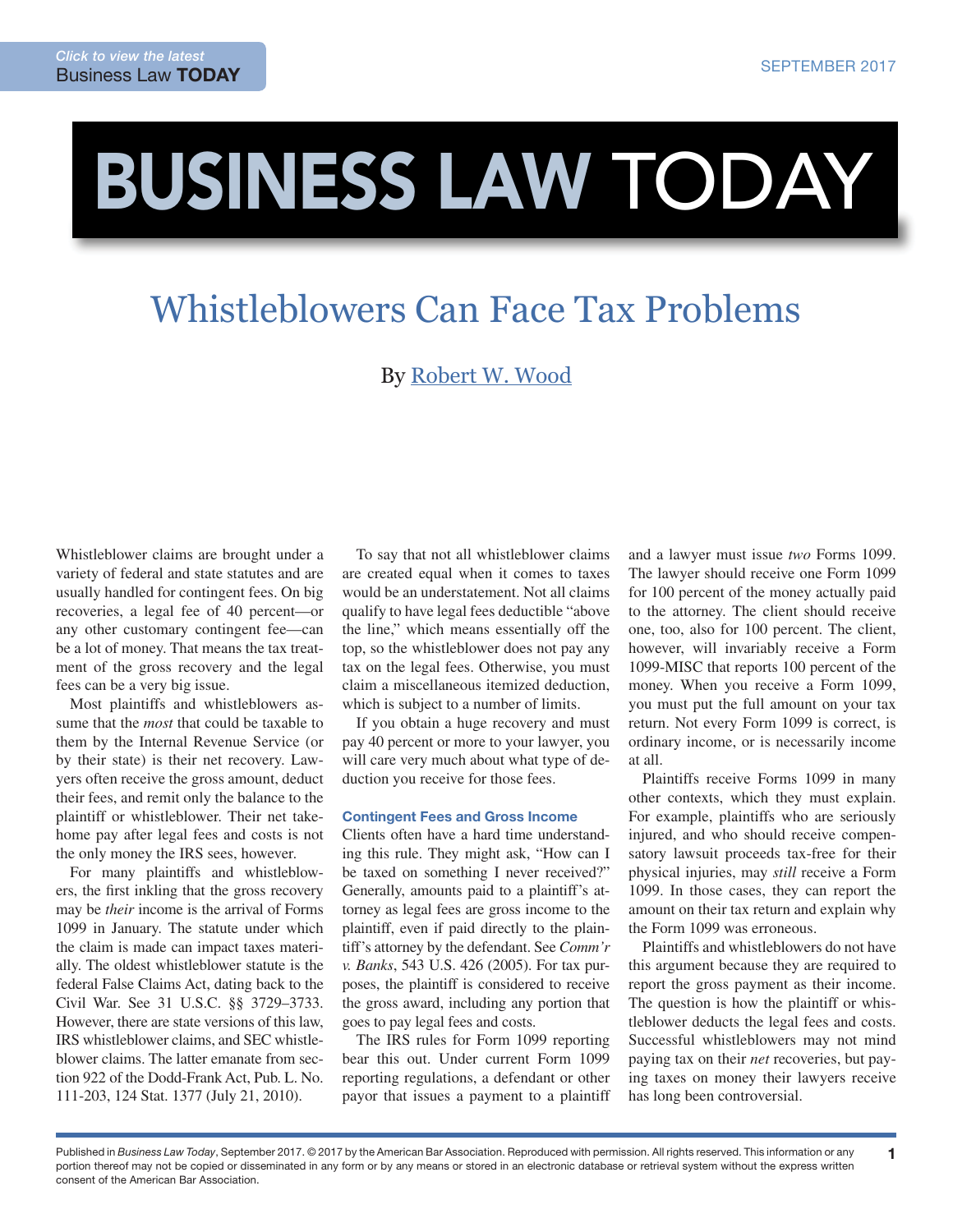In 2005's *Comm'r v. Banks*, the U.S. Supreme Court resolved a bitter split in the circuit courts about the tax treatment of attorney's fees. The court held—in general at least—that the plaintiff has 100 percent of the income and must *somehow* deduct the legal fees. That *somehow* is important.

In 2004, just months before the Supreme Court decided *Banks*, Congress added an above-the-line deduction for attorney's fees, but only for certain types of cases. The above-the-line deduction applies to any claims under the federal False Claims Act, the National Labor Relations Act, the Fair Labor Standards Act, the Employee Polygraph Protection Act of 1988, and the Worker Adjustment and Retraining Notification Act as well as claims under certain provisions of the Civil Rights Act of 1991, the Congressional Accountability Act of 1995, the Age Discrimination in Employment Act of 1967, the Rehabilitation Act of 1973, the Employee Retirement Income Act of 1974, the Education Amendments of 1972, the Family and Medical Leave Act of 1993, the Civil Rights Act of 1964, the Fair Housing Act, the Americans with Disabilities Act of 1990, chapter 43 of title 38 of the United States Code, and sections 1977, 1979, or 1980 of the Revised Statutes.

The above-the-line deduction also applies to any claim under any provision of federal, state, or local law, whether statutory, regulatory, or common law, that provides for the enforcement of civil rights or regulates any aspect of the employment relationship. Beyond that, a deduction for attorney's fees and costs would be a miscellaneous itemized deduction. That is below-the-line, under I.R.C. Section 212. An above-the-line deduction means you pay no tax on the attorney's fees.

An above-the-line deduction, as a matter of tax mathematics, is like not having the lawyer fee income in the first place. Despite the holding in *Banks*, an abovethe-line deduction means paying tax only on your net. In contrast, a below-the-line deduction faces numerous limitations. It is aggregated with your other itemized deductions. There is a two-percent threshold, and there are deduction phase-outs that start

with surprisingly little income. These limits can cut deep.

Arguably worst of all, the alternative minimum tax, or AMT, can mean no deduction. It is why in some famous cases, "successful" plaintiffs have actually lost money after attorney's fees and taxes. *Spina v. Forest Preserve Dist. of Cook County*, 207 F. Supp. 2d 764 (N.D. Ill. 2002). Running some tax calculations both ways (with above- and below-the-line deductions) can bring the point home in stark terms with almost any set of numbers. In short, the distinction between above-the-line and below-the-line can be significant.

#### SEC Claims

I.R.C. Section  $62(a)(20)$  was enacted as part of the American Jobs Creation Act of 2004. It allows taxpayers to deduct abovethe-line attorney's fees and court costs paid by the taxpayer "in connection with any action involving a claim of unlawful discrimination." The term "unlawful discrimination" is defined in I.R.C. Section 62(e).

The law also allows for the deduction of legal fees connected with many *federal* whistleblower statutes. I.R.C. Section 62(a) (21) allows for the deduction of legal fees incurred in connection with federal tax whistleblower actions that result in *qui tam* awards from the IRS. Under I.R.C. Section  $62(a)(20)$ , any action brought under the *federal* False Claims Act is a claim of unlawful discrimination and can therefore qualify for an above-the-line deduction of legal fees. See I.R.C. § 62(e)(17).

However, these provisions do not explicitly include SEC whistleblower claims. Indeed, there are at least some indications that when Dodd-Frank was being considered, some senate staff working on the bill specifically acknowledged that Dodd-Frank did *not* qualify for an above-the-line deduc-tion. See [Letter](https://www.sec.gov/comments/df-title-ix/whistleblower/whistleblower-12.pdf) by Harold R. Burke to Mary Schapiro, Chairwoman, Securities and Exchange Commission (Sept. 14, 2010). Moreover, a former SEC Senior Counsel similarly suggested in 2013 that Dodd-Frank does not qualify under this above-the-line deduction. See Gary Aguirre, "[Unfair Tax Liability for](https://www.whistleblower.org/blog/120011-unfair-tax-liability-whistleblower-awards-under-dodd-frank)  [Whistleblower Awards under Dodd-Frank,](https://www.whistleblower.org/blog/120011-unfair-tax-liability-whistleblower-awards-under-dodd-frank)"

Government Accountability Project (Apr. 11, 2013).

To an SEC whistleblower, this may not be conclusive, but it is sure worrisome. Of course, there can sometimes be an overlap. For example, whistleblower claims often arise out of employment. In my experience, many SEC whistleblowers were employed by the firms whose conduct they reported.

There is also an awfully broad "catch-all" provision of I.R.C. Section 62(e)(18). That provision provides that a claim of unlawful discrimination includes a claim under any provision of state law "regulating any aspect of the employment relationship including . . . [any provision] *prohibiting the discharge of an employee, the discrimination against an employee, or any other form of retaliation or reprisal against an employee for asserting rights or taking other actions permitted by law.*" I.R.C. § 62(e)(18)(ii) (emphasis added); see Robert W. Wood, *Tax Aspects of Settlements and Judgments*, 522 T.M., Part V.G.1., A-63 (2015).

This language in I.R.C. Section 62(e)(18) is nearly identical to the language in I.R.C. Section 62(e)(17). I.R.C. Section 62(e)(17) provides that legal fees for suits involving claims of retaliation against whistleblowers in violation of *any* federal whistleblower protection laws can qualify for the abovethe-line deduction. The SEC whistleblower rules contain robust whistleblower protections against employment retaliation. See Dodd-Frank Act § 922(h), *codified as* 15 U.S.C. § 78u-6(h).

The SEC whistleblower protections created by the Dodd-Frank Act allow SEC whistleblowers who have been retaliated against other remedies, too. They may be entitled to reinstatement; double back-pay, with interest; and compensation for their legal expenses and attorney's fees. In fact, if an SEC whistleblower has been retaliated against, there is a strong argument that they can deduct their legal fees above the line.

However, it is less clear whether an SEC whistleblower who has *not* been retaliated against can qualify for the above-the-line deduction. If such a line can be drawn, the public-policy implications seem odd. After all, Congress surely hoped to create every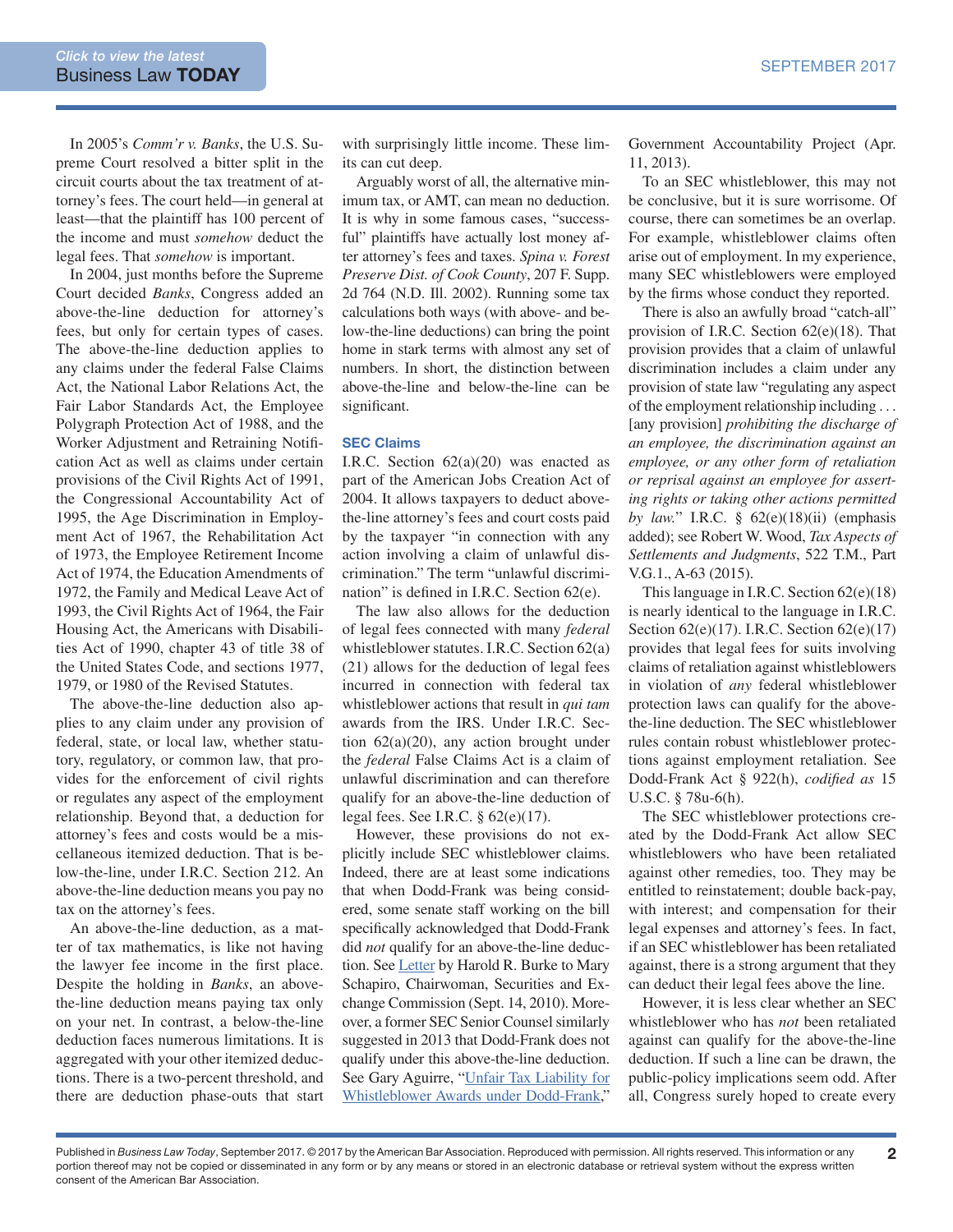incentive possible for SEC whistleblowers to come forward.

Indeed, retaliation is expressly discouraged. It seems perverse to create incentives for whistleblowers to try to *prompt* retaliation against them (or to allege retaliation that did not occur) to qualify for an abovethe-line deduction. Nevertheless, under the current law, whistleblowers bringing suit might understandably cross their fingers in hopes of at least *some* measure of retaliation. Paradoxically, retaliation might be good if it is the ticket to claiming an abovethe-line tax deduction.

#### Allocating Among Claims

The above-the-line deduction is available for any action "involving a claim of unlawful discrimination." Of course, many complaints allege multiple claims. Read literally, this language suggests that if *one* claim in a lawsuit qualifies as a claim of unlawful discrimination, then *all* of the legal fees may be deducted under I.R.C. Section 62(a)(20). One might make the same observation about an SEC whistleblower's claim of retaliation, however minor that retaliation might be.

However, knowing the IRS, you might reasonably assume that there be some kind of allocation—that is, if only 10 percent of the case is about "unlawful discrimination," perhaps only 10 percent of the fees would be covered. For example, assume you have a tax-free, physical injury recovery, but 50 percent of the damages are punitive. With damages that are 50 percent tax-free and 50 percent taxable, the legal fees must be divided, too. One generally treats 50 percent of the legal fees as attributable to each part of the case. If 50 percent of the damages are tax-free, 50 percent of the legal fees are, too. That means there is no need to include the tax-free portion in income and try to deduct it. The punitive damages are taxable, and the 50 percent of the legal fees attributable to those damages are *also* income to the plaintiff. So, the plaintiff must report the *gross* amount of punitive damages (including the legal fees), and then *deduct* the fees.

That usually means a miscellaneous itemized deduction, which is treated unfavorably. One potential answer is a non-pro-rata allocation of legal fees. The IRS says that the presumptive allocation of fees is prorata, but you can have another allocation if you can support it. For example, suppose that 90 percent of the lawyer's time in the case was devoted to compensatory damages, with only 10 percent to punitive damages. If lawyer bills and declarations support that, it could mean large tax savings. Anything better than 50/50 might help.

#### Allocating SEC Claims

With this background, should legal fees in SEC and other whistleblower recoveries be allocated in some way? Assume an SEC whistleblower collects \$10 million, allocated as follows: 90 percent from the target's bad conduct exposed in the claim, and 10 percent for relation against the employee-whistleblower. Does this suggest an above-the-line deduction for 10 percent of the legal fees, and a miscellaneous itemized deduction for 90 percent of the fees?

It should not, in my opinion. I worried about this issue in 2004 when the above-theline deduction was enacted. See Robert W. Wood, "Jobs Act Attorney Fee Provision: Is it Enough?," 105 TAX NOTES 8, 961 (Nov. 15, 2004). However, I have seen no suggestion since then that the IRS would require it. I have also not encountered other practitioners who seem worried about it. Where one claim qualifies for an above-the-line deduction under I.R.C. Section  $62(a)(20)$ , I think it is likely that *all* legal fees allocable to taxable recoveries can be deducted above the line. See also Robert W. Wood, *Tax Aspects of Settlements and Judgments,* 522 T.M, Part V.G.2., A-64 (2015).

The IRS has provided at least one indication that it might agree. In Chief Counsel Memorandum 20133501F (Aug. 30, 2013), the IRS described I.R.C. Section  $62(e)(18)$ as providing "an above-the-line deduction for attorney's fees and costs incurred in an action or proceeding *involving any aspect of the employment relationship*." (Emphasis added.) At the very least, this language seems to suggest a liberal application of I.R.C. Section  $62(e)(18)$  for actions where at least *one* claim involves the employment relationship.

More generally, 13 years have elapsed since the above-the-line deduction was enacted. In that time, I have seen large numbers of legal-fee deductions claimed, audited, and disputed. In my experience, the IRS in the field interprets the abovethe-line liberally, which seems to me to be entirely appropriate.

Moreover, I have not seen a single case in which the IRS has tried to allocate legal fees between above-the-line qualifying fees (such as employment) and other legal fees. I have seen cases in which the issue could have been raised, but was not. It is true that SEC whistleblower claims might be viewed differently, given the statute, but hopefully they will not be.

#### Deductibility Limits

One detail of the above-the-line deduction that is easy to miss relates to gross income. Normally, a cash-basis taxpayer is eligible to claim a deduction in the year the underlying payment was made. See I.R.C. § 461(a); Treas. Reg. § 1.461-1(a)(1). However, I.R.C. Section 62(a)(20) limits the available deduction to the income derived from the underlying claim in the same tax year. As a result, a deduction allowable under section  $62(a)(20)$  cannot offset income derived from any other source or received in any other year. This is usually not a problem, but occasionally it can be. For example, where there is a mixture of hourly and contingent fees, the issues can be thorny and may require professional help.

#### Trade or Business

Before leaving above-the-line versus below-the-line deductions, it is appropriate to consider an additional way that taxpayers may qualify for above-the-line deductions. A taxpayer operating a trade or business and incurring legal fees—contingent or otherwise—need not worry about these issues. In a corporation, LLC, partnership, or even a proprietorship, business expenses are above-the-line deductions.

Some plaintiffs have even argued that they were in the business of suing people. This may sound silly in the case of plaintiffs in employment cases. That is where